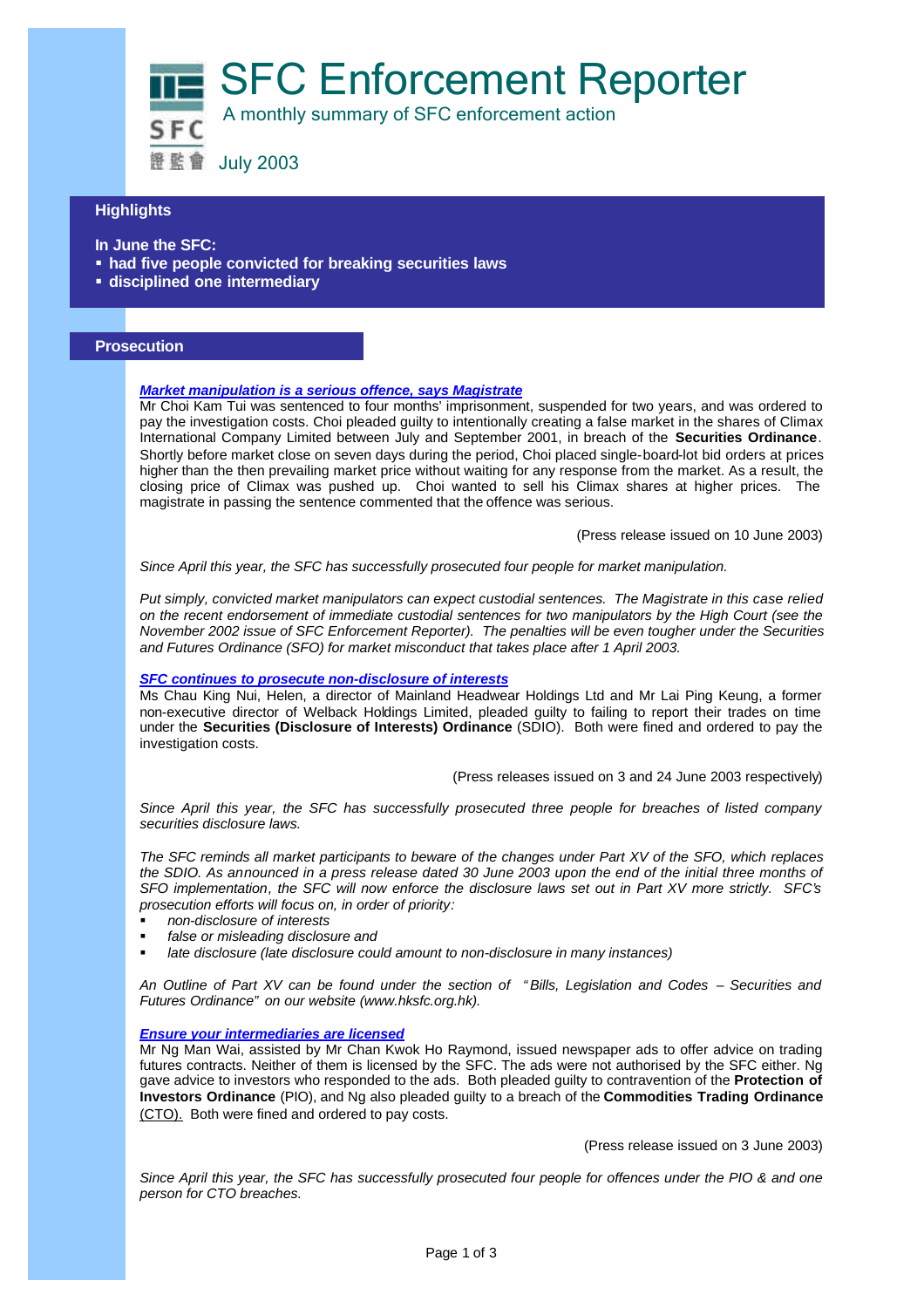



*Investors risk substantial losses if they deal with unlicensed people. Investors can check the status of all licensees on our website (www.hksfc.org.hk). Investors are advised to stay away from unlicensed* intermediaries, as well as scams that are particularly prevalent on the Internet that may look legitimate but are *usually too good to be true and offered by unlicensed swindlers. If you have doubts about the legality or propriety of any investment opportunities, you may contact our Investor Hotline at 2840 9333.* 

### **Discipline**

#### *Analysts must handle non-public price sensitive information properly*

Ms Ting Chuk Kwan, a licensed representative of Goldman Sachs (Asia) LLC, received non-public price sensitive information from the management of New World Development Company Limited (NWD) prior to the impending release of the company's interim results, guiding her to halve her profit estimate for the company. Ting disclosed the information to Goldman Sachs' sales and trading staff in an internal broadcast on the same day, before the information became public. This unfair selective disclosure of price sensitive information resulted in Ting being publicly reprimanded.

(Press release issued on 17 June 2003)

*Ting's selective disclosure of price sensitive information that NWD's profit was being halved was improper. However, that she attributed that information to NWD's management aggravates the matter as it increased the materiality of the information as it put it beyond doubt for recipients of the information that it was non-public. Any disclosure of non-public price sensitive information on a selective basis, including disclosure to clients of the firm or even by publication on the firm's website, is unacceptable. All analysts involved in any form of selective disclosure of price sensitive information are liable to disciplinary action and possible civil or criminal insider dealing proceedings. The only acceptable means for disclosure of material non-public price sensitive information about a listed company is for the company itself to disclose the information to the investing public as a whole in accordance with the Listing Rules.*

*In future, analysts, whether licensed or not, should be under no illusion that they can disclose material nonpublic information selectively.* 

*If an analyst receives non-public price sensitive information, the only safe course is not to disclose it. If the analyst already has a research opinion out that is rendered inaccurate by the new information, they should withdraw the report without comment. The analyst should bring their receipt of the information to the attention of their senior management and/or compliance staff and may wish to recommend via their senior management or compliance staff that the company discloses the information in a stock exchange announcement. They may also wish to bring the matter to the attention of the HKEx Listing Division and SFC in the same manner.*

We recommend HKEx's Guide on Disclosure of Price-Sensitive Information available on HKEx's website *(www.hkex.com.hk) for further guidance and are further liaising with the industry.*

# **Disciplinary Focus**

*As an integral part of the overall enforcement priorities, the SFC has refined its disciplinary priorities. This is to reflect the coming into force of the SFO and the new sanctions available to the SFC, changing economic conditions, trends in investor participation and public concerns. A two-focus approach will be taken: (a) a focus on industry sectors, and (b) a focus on types of conduct.*

*On industry sectors, whilst the SFC will continue to closely examine brokerage misconduct that puts investors at risk, the SFC will take a closer look at other market sectors, including banks' capital markets departments, corporate finance advisers, fund managers and investment advisers. The refocus reflects the SFC's new jurisdiction, market concerns that have been recently expressed as well as a changing business environment.*

*The SFC will also refocus its disciplinary resources on the most serious types of misconduct: dishonesty, conflicts of interest and serious internal control and management failings that expose investors to actual or possible loss. And we will be taking harsher action against these key failings.*

(Press release issued on 18 June 2003)